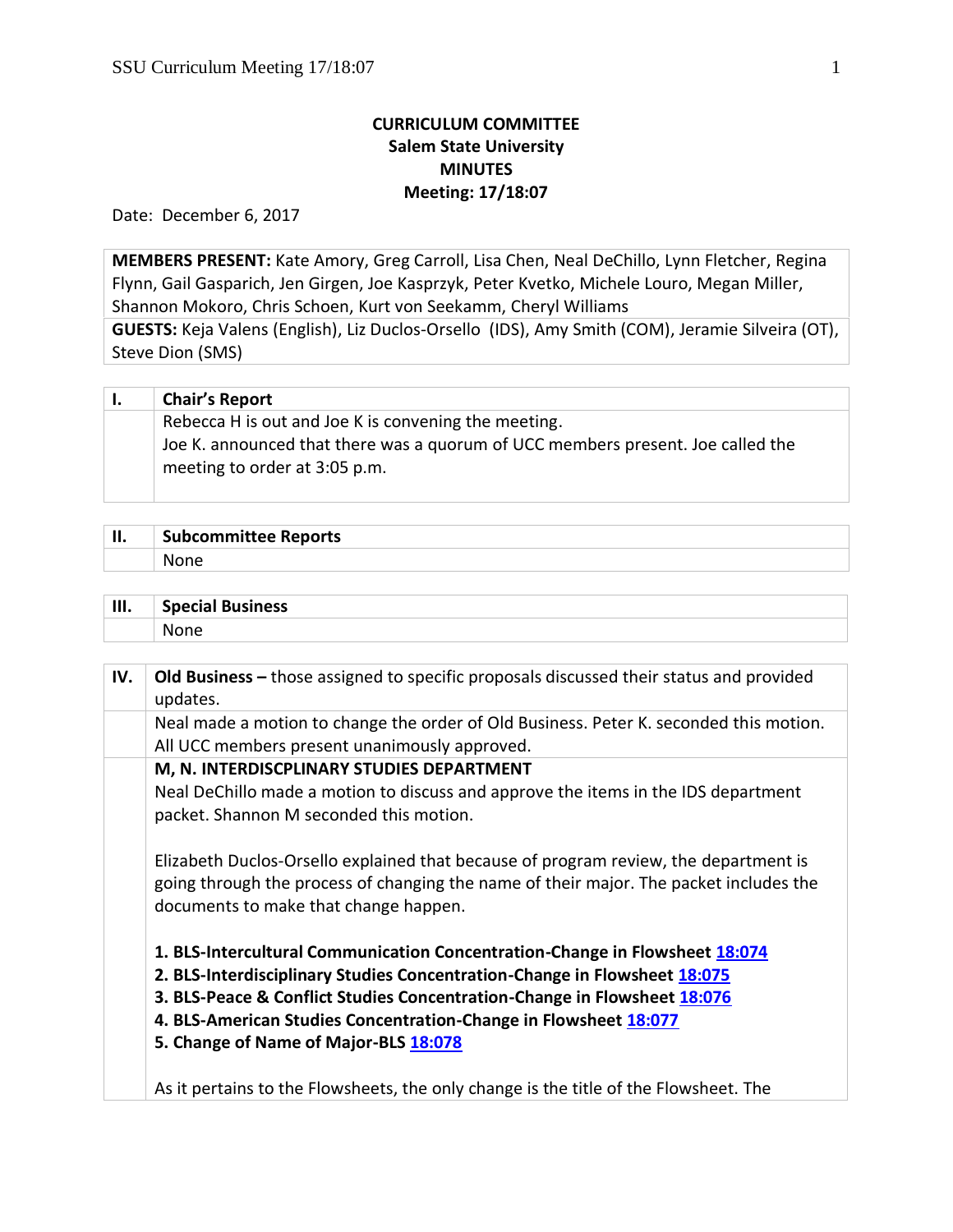department is changing the Flowsheet to read "Bachelor of Liberal Studies Interdisciplinary Studies" with a specific concentration identified.

#### **6. BLS-American Studies Concentration-Change in Flowsheet [18:136](https://polaris.salemstate.edu/governance/?trackingNum=18:136&search=all)**

Course has been updated (out of program review), aligning with new activity in the field, think more concretely about sequencing

**7. Marine Studies Minor-Deletion of Minor [18:137](https://polaris.salemstate.edu/governance/?trackingNum=18:137&search=all)**

Students have not been enrolling

There being no further discussion, Joe K. called for the vote. 15 UCC members present voted in favor and 1 member abstained.

#### **C. SCHOOL OF NURSING**

Peter K. stated the department had withdrawn item 17:209. He made a motion to discuss and approve item 17:208 from the School of Nursing. Neal seconded the motion

#### **1. NUR601H-Honors: Nursing Research I-Change in Course-W-I[I 17:208](https://polaris.salemstate.edu/governance/?trackingNum=17:208&search=all)**

This is an existing course that the department is requesting to have W-II designation. Joe asked about the course number being a 600-level course. Schott Nowka from the Honors Program stated that this course is a course taken by Nursing students who are in the Nursing Program. They used to take 2 separate courses that would satisfy the old general writing requirement. Under the new General Education requirements, NUR409 has become the W-III course required of all nursing majors and they will take any other W-II. Honors students, however, will satisfy their W-III with IDS600/601H, and take NUR601H to replace NUR409 in the major requirements and satisfy a W-II requirement.

There being no further discussion, Joe K. called for the vote. 15 of UCC members present voted in favor and 1 member abstained.

#### **D, E, F. ENGLISH DEPARTMENT**

Joe K. made a motion to discuss and approve items below from the English Department. Kate A. seconded the motion.

#### **1. ENL234-Audio Storytelling-New Course-W-II, OC** [18:189](https://polaris.salemstate.edu/governance/?trackingNum=18:189&search=all)

Reminder to include the email communication from the Communications department **2. ENL354-Native American Literature-Change in Course-DPDS** [18:189](https://polaris.salemstate.edu/governance/?trackingNum=18:189&search=all)

Keja reminded us that his course already as WC designation. She presents this course as an exception to the idea of allowing a course to have both DPDS and WC designation. Keja is asking the UCC to make an exception for this course having these two designations (WC and DPDS) because of the importance of the population and the lack of courses available about this population. AND because it is a population that can be discussed within and outside of the context of the U.S.

**3. ENL255-African American Literature I-Change in Course-DPDS** [18:163](https://polaris.salemstate.edu/governance/?trackingNum=18:163&search=all)

**4. ENL256-African American Literature II-Change in Course-DPDS** [18:164](https://polaris.salemstate.edu/governance/?trackingNum=18:164&search=all)

Keja explained that 255 and 256 are not really a sequence, but that the I and II represent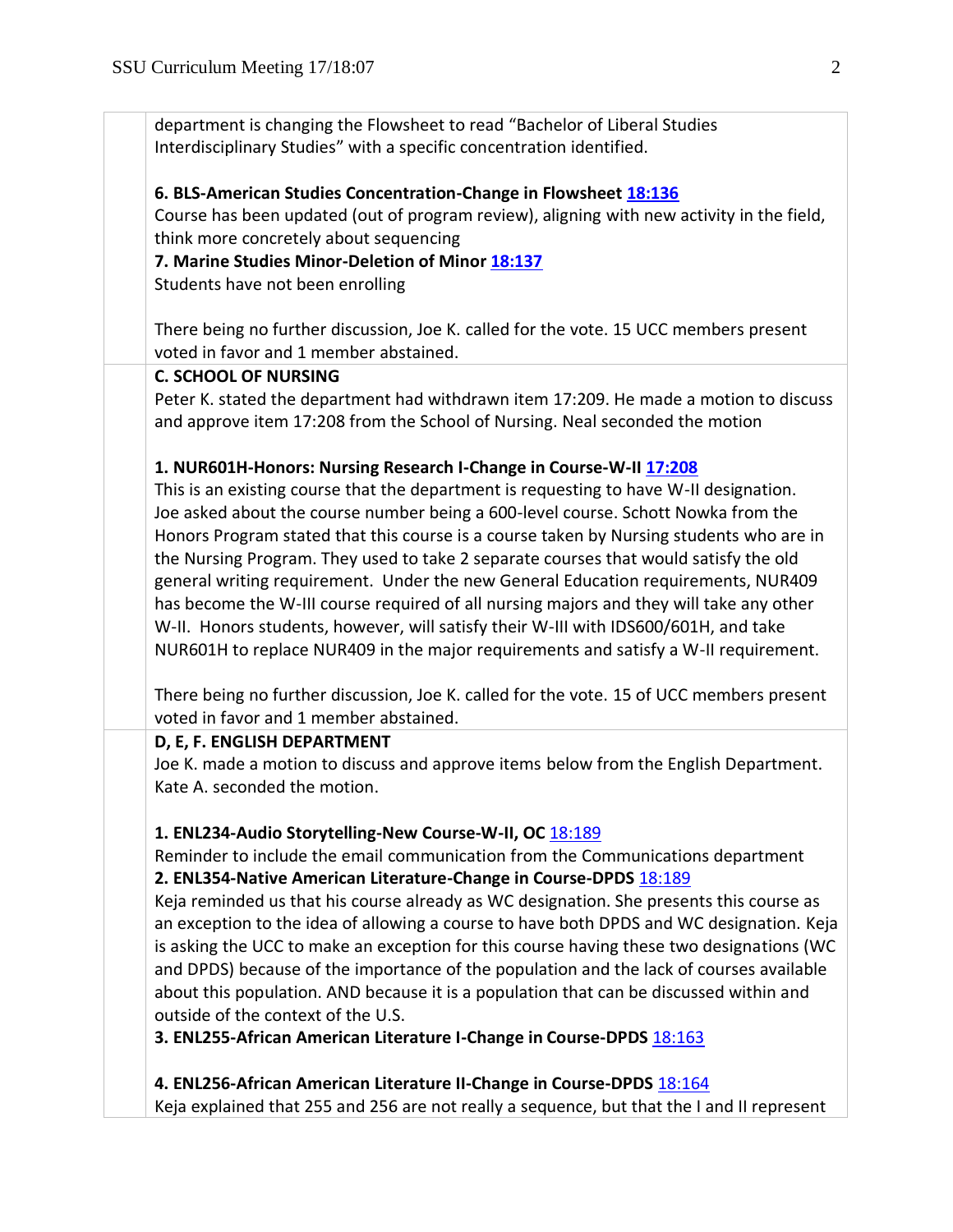| eras in African American Literature<br>5. ENL290-Fictions of Gender and Sexuality-New Course-DPDS 18:210<br>Keja explained that she has previously taught this course as a special topic course. There<br>is a lot of student interest. The department modified the course description to reflect that<br>the content of the course is based in U.S. literary traditions.<br>6. ENL366-Caribbean Experience in Literature-Change in Course 18:211<br>The change in course reflects the department taking out pre-requisites and making the<br>course description simpler.<br>There being no further discussion, Joe K. called for the vote. All UCC members present<br>voted unanimously in favor of approving this packet. |
|-----------------------------------------------------------------------------------------------------------------------------------------------------------------------------------------------------------------------------------------------------------------------------------------------------------------------------------------------------------------------------------------------------------------------------------------------------------------------------------------------------------------------------------------------------------------------------------------------------------------------------------------------------------------------------------------------------------------------------|
| <b>G. COMMUNICATIONS DEPARTMENT</b><br>Joe K. made a motion to discuss and approve the items below from the Communications<br>Department. Lynn seconded the motion.                                                                                                                                                                                                                                                                                                                                                                                                                                                                                                                                                         |
| 1. COM230-Media and Race-New Course-DPDS 18:086<br>Amy explained that the Department is proposing this new course in order to support<br>changes that the department is making to its new major.                                                                                                                                                                                                                                                                                                                                                                                                                                                                                                                            |
| 2. COM274-Gender, Media, and Communication-Change in Course-DPDS 18:087<br>The course description is not changing significantly. The only change is that the<br>Department has added language to speak explicitly to the DPDS requirements), so there is<br>no need to submit a Change in Course form.                                                                                                                                                                                                                                                                                                                                                                                                                      |
| 3. COM304-Mass Media and Society-Change in Course-DPDS 18:089                                                                                                                                                                                                                                                                                                                                                                                                                                                                                                                                                                                                                                                               |
| There being no further discussion, Joe K. called for the vote. All UCC members present<br>voted unanimously in favor of approving the items in the packet.                                                                                                                                                                                                                                                                                                                                                                                                                                                                                                                                                                  |
| H: Political Science Department<br>As no representative for the Political Science Department was present, this packet was<br>not considered and is left under Old Business                                                                                                                                                                                                                                                                                                                                                                                                                                                                                                                                                  |
| <b>I. OCCUPATIONAL THERAPY DEPARTMENT</b><br>Chris S. made a motion to discuss and approve items presented below from the<br>Occupational Therapy Department. Lynn F. seconded this motion.                                                                                                                                                                                                                                                                                                                                                                                                                                                                                                                                 |
| 1. OCT411-Theoretical Principles of Occupation I-Change in Course-W-III 18:115<br>Chris moved to withdraw this item from the agenda. This item has incorrectly appeared<br>on the agenda. The UCC had approved this course in spring 2017. Lynn seconded the<br>motion. All UCC members present agreed to remove this item from the agenda.                                                                                                                                                                                                                                                                                                                                                                                 |
| Chris S. made a motion to discuss the following items. Megan M. seconded this motion.                                                                                                                                                                                                                                                                                                                                                                                                                                                                                                                                                                                                                                       |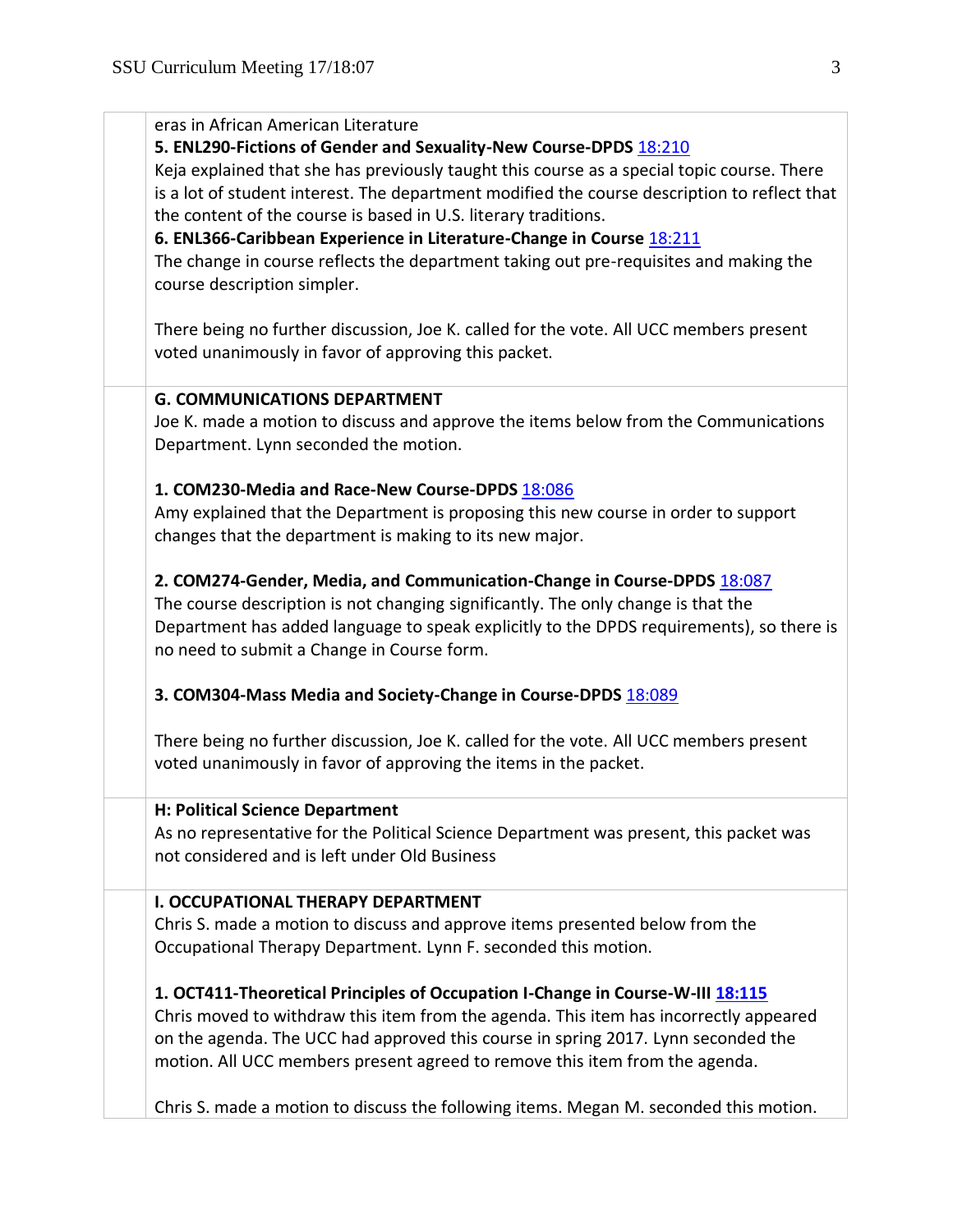## **2. OCT407N-OT Analysis & Intervention I-Change in course [18:116](https://polaris.salemstate.edu/governance/?trackingNum=18:116&search=all)**

#### **3. OCT408-Research, Writing & Learning I-Change in Course-W-II [18:117](https://polaris.salemstate.edu/governance/?trackingNum=18:117&search=all)**

Changes: no pre-requisite and permission of the Chair required for non-OT majors. The course was properly vetted by the W-II subcommittee.

# **4. OCT413-OT Analysis and Intervention II-Change in Course [18:118](https://polaris.salemstate.edu/governance/?trackingNum=18:118&search=all)**

## **5. OCT611-Assistive Technology-Change in Course [18:119](https://polaris.salemstate.edu/governance/?trackingNum=18:119&search=all)**

The three courses above are reformatting to three scheduled lecture hours, eliminating lab hours. In addition, this specific course is being changed from a 2-credit to a 3-credit course. This is a pre-requisite for graduate courses and is not part of their undergraduate Flow Sheet. The 120 undergraduate credits are not affected.

There being no further discussion, Joe K. called for the vote. All UCC members present voted unanimously to approve this packet.

## **J. MUSIC AND DANCE DEPARTMENT**

Chris S**.** made a motion to discuss and approve the items presented below by the Music and Dance department. Regina F. seconded this motion.

## **1. Music Minor-Change in Minor** [18:023](https://polaris.salemstate.edu/governance/?trackingNum=18:023&search=all)

## **2. MUS126-Applied Music for Music Minors-New Course** [18:024](https://polaris.salemstate.edu/governance/?trackingNum=18:024&search=all)

Students will be able to engage in 1-on-1 music lessons, which a student could take up to 3 times as a substitute for a 3-credit skills course.

Change in course description to reflect that this is applied music instruction course  $-$  "One half hour of applied music instruction per week totaling seven hours per semester."

## **3. MUS170-Women's Chorale-Change in Course** [18:025](https://polaris.salemstate.edu/governance/?trackingNum=18:025&search=all)

Change in name and title to make the course open to all students and not a specific gender.

## **4. MUS180-Instrumental Chamber Ensembles-Change in Course** [18:026](https://polaris.salemstate.edu/governance/?trackingNum=18:026&search=all)

Change in the name of the course. The Department is revising this course, which has existed previously. The department is revising this course in part to meet accreditation requirements to have a variety of ensemble courses available for students.

# **5. MUS315-Musical Pathways Through Early Childhood Education-Change in Course** [18:027](https://polaris.salemstate.edu/governance/?trackingNum=18:027&search=all)

This course creates a pathway for students who want to do music education in the future.

**6. MUS383-Ear Training IV-Change in Course**[18:028](https://polaris.salemstate.edu/governance/?trackingNum=18:027&search=all)